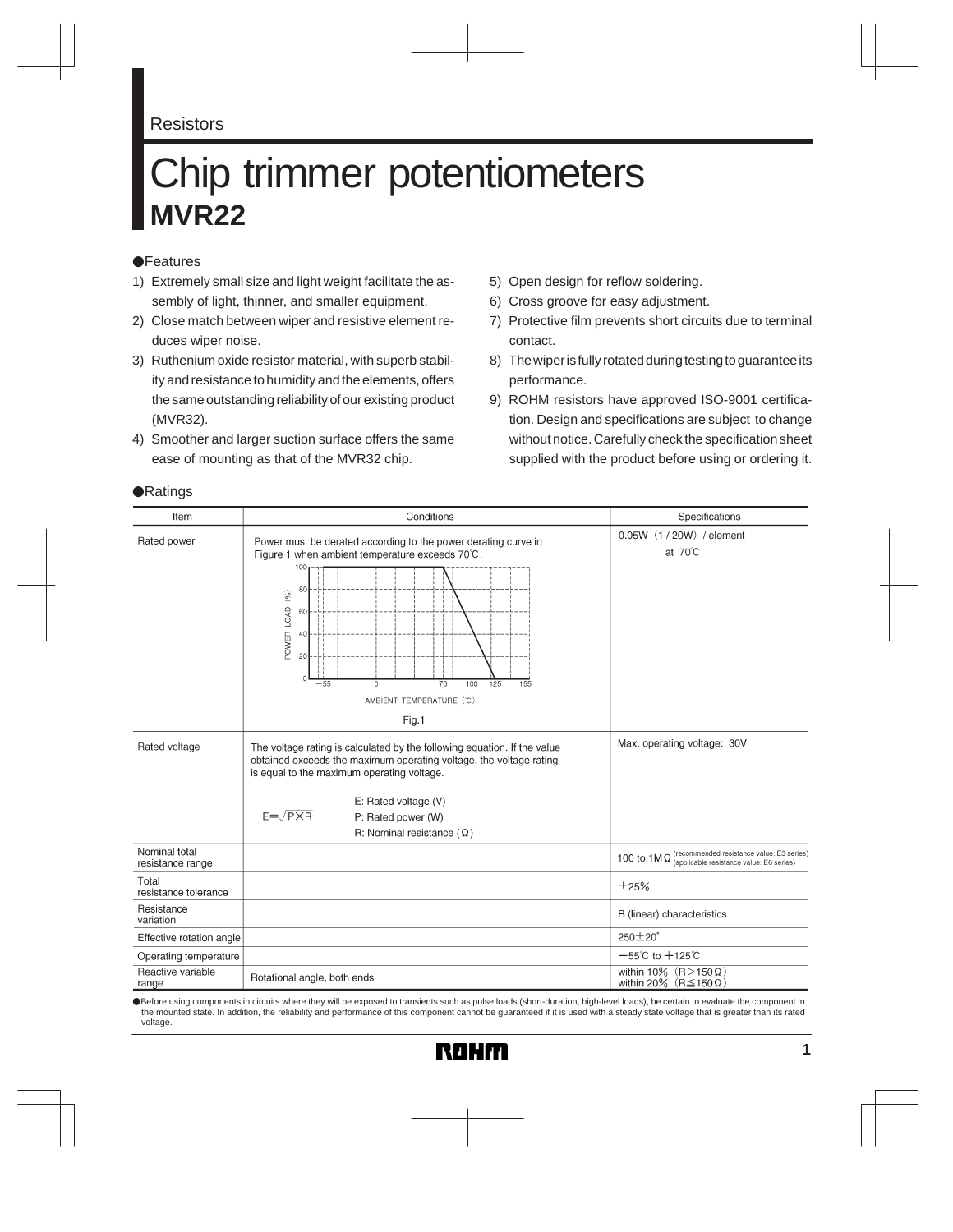## **Characteristics**

| Characteristics                                  | Specifications                                                                                                 | Test method (JIS C 5261)                                                                                                                                                                                                                                                                                                                                                                                                                                                                                                                                  |
|--------------------------------------------------|----------------------------------------------------------------------------------------------------------------|-----------------------------------------------------------------------------------------------------------------------------------------------------------------------------------------------------------------------------------------------------------------------------------------------------------------------------------------------------------------------------------------------------------------------------------------------------------------------------------------------------------------------------------------------------------|
| DC total resistance                              | Within $\pm$ 25%                                                                                               | JIS C 5261 5.1                                                                                                                                                                                                                                                                                                                                                                                                                                                                                                                                            |
| Contact<br>resistance rate                       | 3% or less                                                                                                     | JIS C 5261 5.9                                                                                                                                                                                                                                                                                                                                                                                                                                                                                                                                            |
| Resistance change<br>characteristics             | B group OB                                                                                                     | JIS C 5261 5.1<br>Voltage method                                                                                                                                                                                                                                                                                                                                                                                                                                                                                                                          |
| Residual resistance                              | $R < 1k\Omega$<br>$200 \Omega$ or less<br>$R \geq 1k\Omega$<br>Within 2% of total nominal resistance           | JIS C 5261 5.1                                                                                                                                                                                                                                                                                                                                                                                                                                                                                                                                            |
| Wiper noise                                      | 5% or less of total nominal resistance,<br>within the effective rotational range                               | JIS C 5261 5.8 B method<br>Rotational speed of approx. 10 cycles per minute<br>(with one cycle defined as one round trip)<br>• Measurement circuit<br>Oscilloscope<br>Rx<br>ls (<br>• Measurement waveform<br>Vn<br>Provided that the constant current has been set<br>according to the following:<br>$\frac{10}{Rx}$<br>$Is: Is = -$<br>(When $Rx \leq 1 k\Omega$ ,<br>constant current is defined as $Is = 10$ mA)<br>Rx: Nominal resistance of semi-fixed test resistor.<br>Vn: Noise voltage<br>Noise rate = $\frac{Vn}{Is \times Rx} \times 100$ (%) |
| Resistance temperature<br>characteristics        | $±250$ ppm / $°C$                                                                                              | JIS C 5261 5.3<br>$+25$ / −55 / $+25$ / $+125$ $\degree$ C                                                                                                                                                                                                                                                                                                                                                                                                                                                                                                |
| Resistance to dry heat                           | Total resistance change rate: $\pm$ (5.0%+0.1 $\Omega$ )<br>Constriction contact resistance rate: 8% or less   | JIS C 5261 7.2<br>125°C Test time: 1,000 to 1,048 hrs.                                                                                                                                                                                                                                                                                                                                                                                                                                                                                                    |
| Temperature cycling                              | Total resistance change rate: $\pm$ (5.0% + 0.1 $\Omega$ )<br>Constriction contact resistance rate: 8% or less | JIS C 5261 7.3<br>Test temperature: $-55^{\circ}$ C to $+125^{\circ}$ C 100cyc.                                                                                                                                                                                                                                                                                                                                                                                                                                                                           |
| Resistance to humidity<br>(steady state)         | Total resistance change rate: $\pm$ (5.0%+0.1 $\Omega$ )<br>Constriction contact resistance rate: 8% or less   | JIS C 5261 7.4<br>60℃, 95%RH<br>Test time: 1,000 to 1,048 hrs.                                                                                                                                                                                                                                                                                                                                                                                                                                                                                            |
| Endurance<br>(under load in damp<br>environment) | Total resistance change rate: $\pm$ (5.0% + 0.1 $\Omega$ )<br>Constriction contact resistance rate: 8% or less | JIS C 5261 7.6<br>Rated voltage (current), 60°C, 95%RH<br>1.5h: ON-0.5h: OFF<br>Test time: 1,000 to 1,048 hrs.                                                                                                                                                                                                                                                                                                                                                                                                                                            |
| Endurance<br>(steady state)                      | Total resistance change rate: $\pm$ (5.0%+0.1 $\Omega$ )<br>Constriction contact resistance rate: 8% or less   | JIS C 5261 7.7<br>Rated voltage (current), 70°C<br>1.5h: ON-0.5h: OFF<br>Test time: 1,000 to 1,048 hrs.                                                                                                                                                                                                                                                                                                                                                                                                                                                   |
| Rotational torque                                | $0.5$ to 15.0mN $\cdot$ m<br>$(5 to 150gf \cdot cm)$                                                           | JIS C 5261 6.2                                                                                                                                                                                                                                                                                                                                                                                                                                                                                                                                            |
| Endurance<br>(wiper)                             | Total resistance change rate: Within ±15%<br>Constriction contact resistance rate: 8% or less                  | JIS C 5261 7.8<br>After 20 rotations                                                                                                                                                                                                                                                                                                                                                                                                                                                                                                                      |

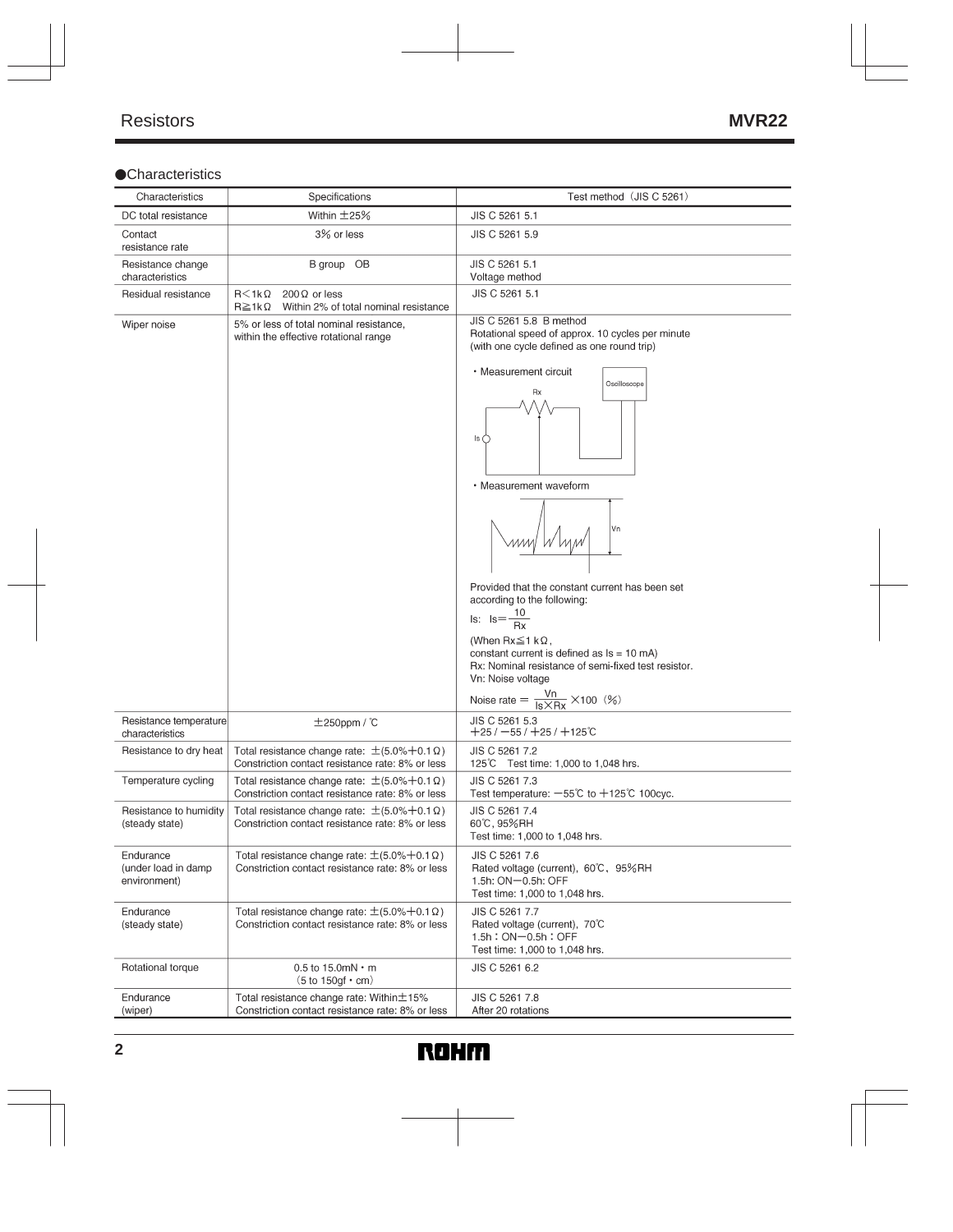| Characteristics                    | Specifications                                                                                               | Test method (JIS C 5261)                                                                                                                                                                   |
|------------------------------------|--------------------------------------------------------------------------------------------------------------|--------------------------------------------------------------------------------------------------------------------------------------------------------------------------------------------|
| Terminal strength<br>(compression) | Total resistance change rate: $\pm$ (3.0% + 0.1 $\Omega$ )<br>There must be no mechanical damage.            | JIS C 5261 6.5<br>Force (4.9N) is applied from three directions<br>upon the middle of the sides of the sample<br>on the surface being tested, as shown in the<br>illustration on the left. |
| Terminal strength<br>(flexural)    | Total resistance change rate: $\pm$ (3.0% + 0.1 $\Omega$ )<br>There must be no mechanical damage.            | JIS C 5261 6.5<br>Duration of pressure: $5\pm1$ s<br>Amount of bending: 3 mm                                                                                                               |
| Resistance to<br>soldering heat    | Total resistance change rate: $\pm$ (3.0%+0.1 $\Omega$ )<br>Constriction contact resistance rate: 5% or less | JIS C 5261 6.7<br>Soldering conditions: 260±5℃<br>Soldering time: $10 \pm 1$ s.                                                                                                            |
| Solderability                      | 95% of terminal surface must be covered by<br>new soldering, and there must be no<br>soldering corrosion.    | JIS C 5261 6.8<br>Flux: Rosin methanol or rosin isopropyl alcohol<br>Solder: H63A<br>Soldering conditions: 235±5℃<br>Soldering time: $2.0 \pm 0.5$ s.                                      |

#### External dimensions



| Part                                   | Material                                          |
|----------------------------------------|---------------------------------------------------|
| Substrate                              | Alumina                                           |
| Wiper<br>2.                            | Stainless steel                                   |
| Eyelet<br>(3)                          | Stainless steel + metal plating                   |
| Dielectric glaze<br>(4)                | Ruthenium oxide dielectric glaze                  |
| Electrode<br>$\langle \hat{5} \rangle$ | Thick film of palladium-silver<br>+ soldering tip |
| Protective film                        | Organic film                                      |

### ●Equivalent circuit

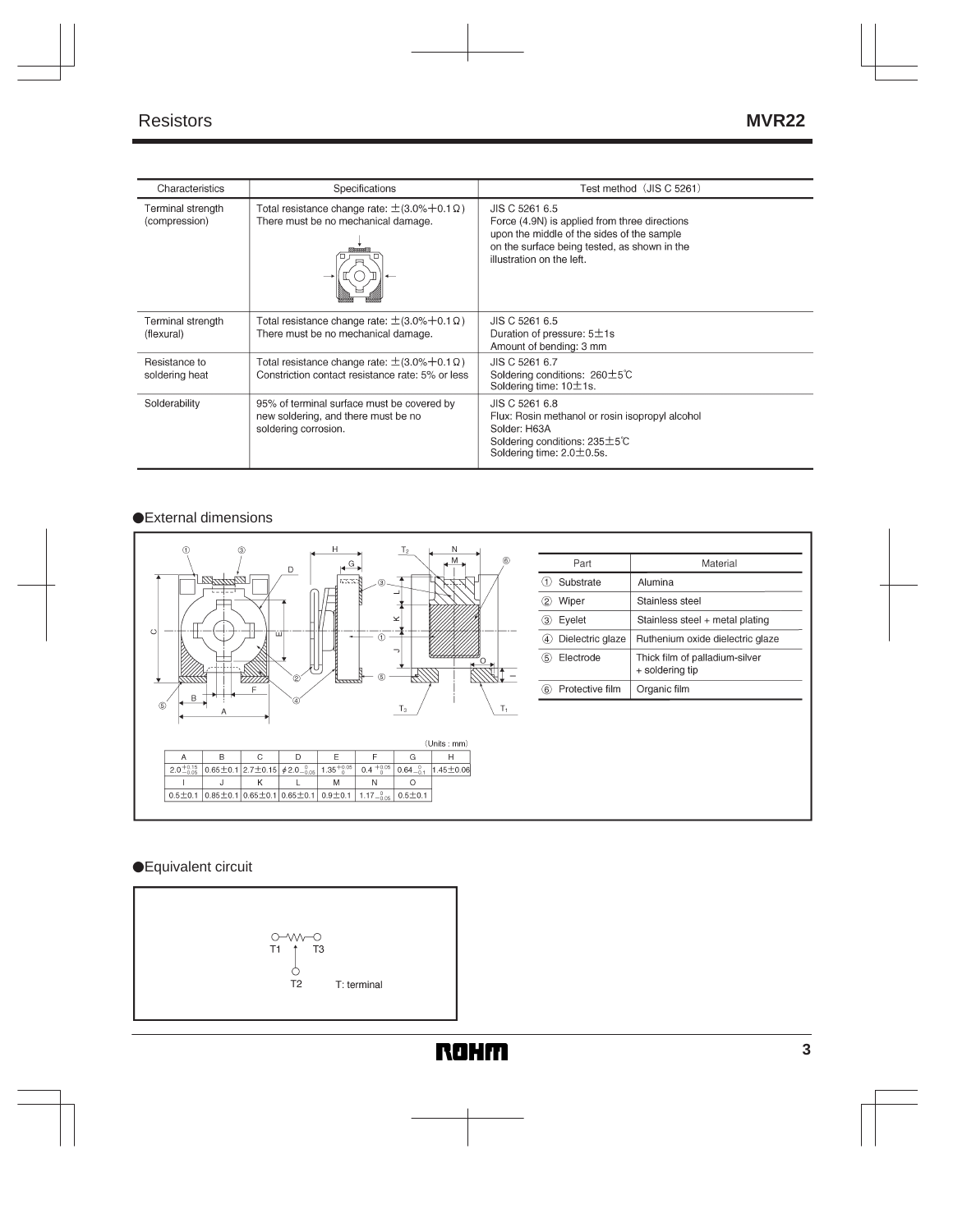#### **•**Packaging



#### ●Product designation

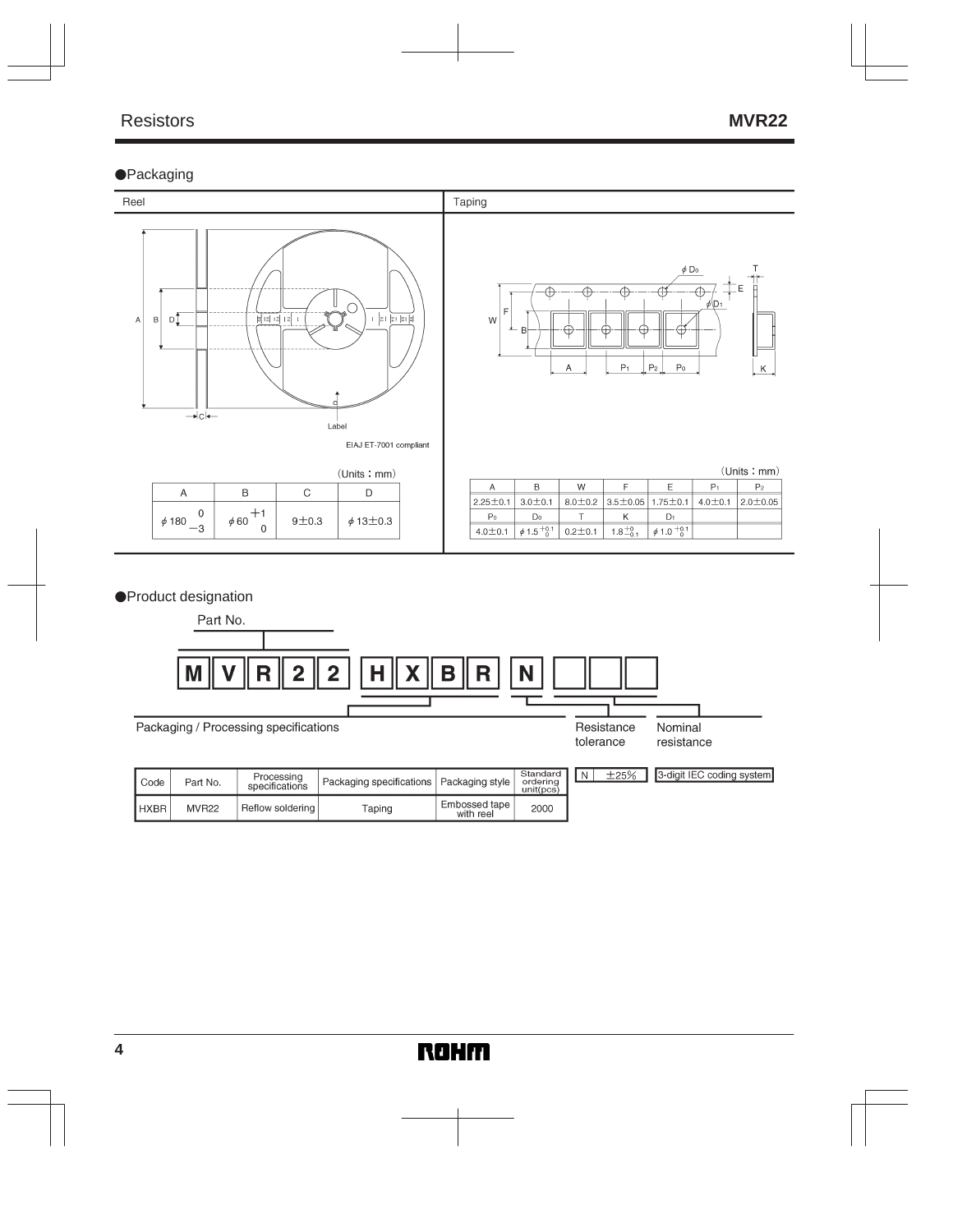#### Recommended screwdriver for adjusting MVR resistors

| Model                                | Open, type 2                                                     |
|--------------------------------------|------------------------------------------------------------------|
|                                      | MVR <sub>22</sub>                                                |
| Dimensions, configuration            | Manual adjustment, automatic adjustment                          |
|                                      |                                                                  |
|                                      |                                                                  |
| Commercially sold product<br>(Maker) | $No.9000 (+) 0 \times 30$ [Vessel]<br>$No.205 (+) No.0$ [Vessel] |

## Dimensions (Units: mm)



#### Fig.2 Dimensions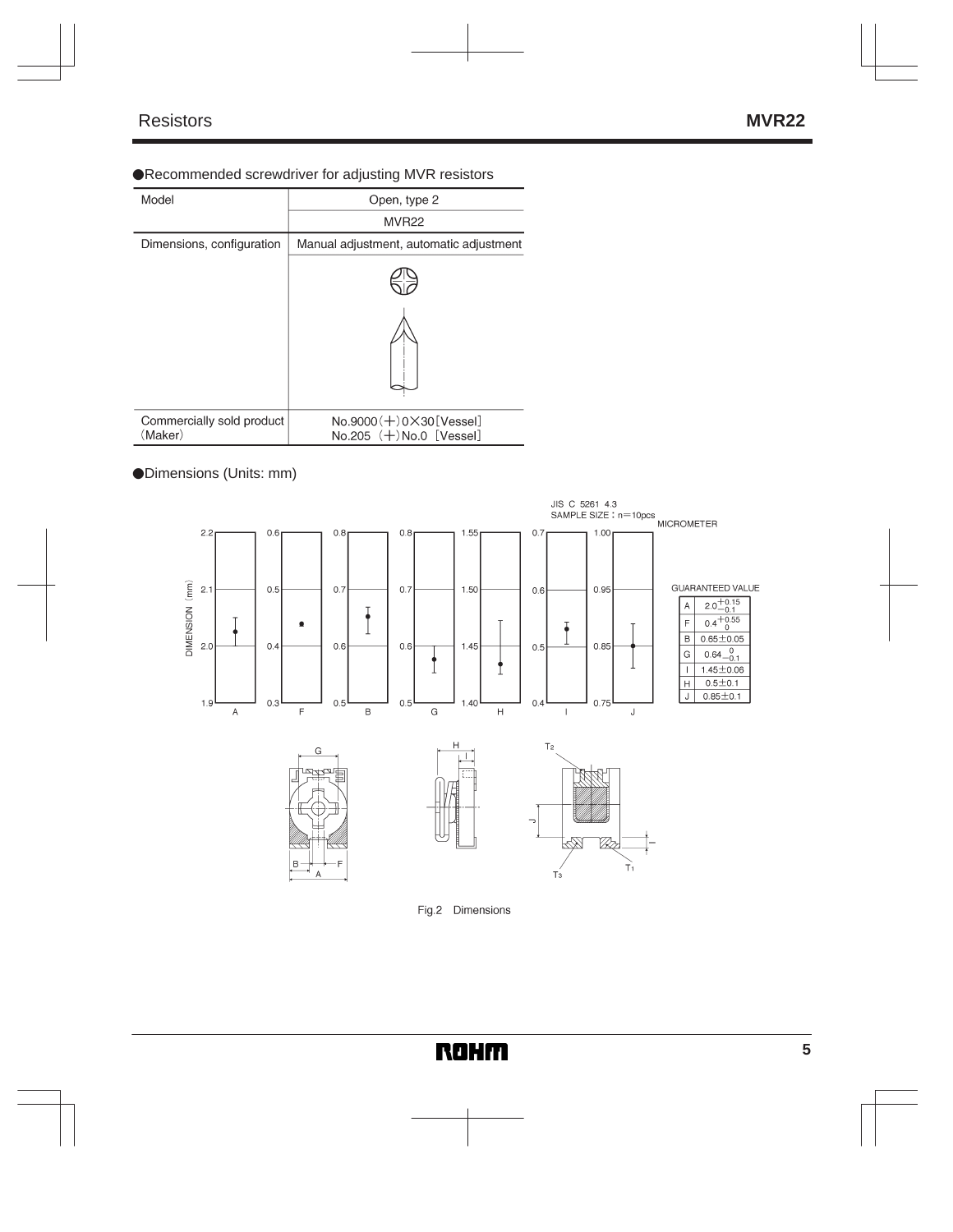#### Electrical characteristics



Fig. 3 DC resistance: Total and contact







Fig.6-1 Endurance (wiper)

**ROHM** 



Fig.5 Resistance temperature characteristics



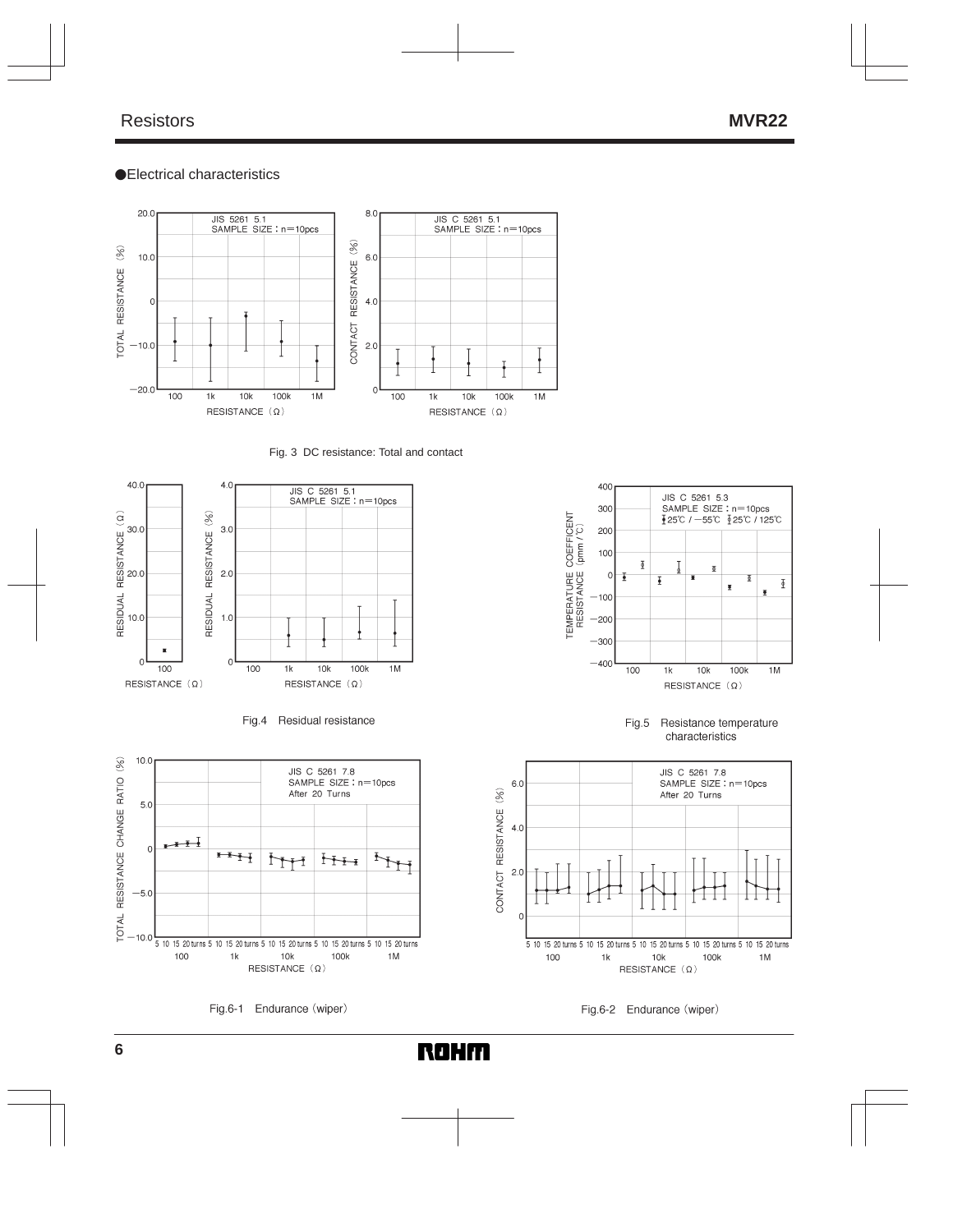